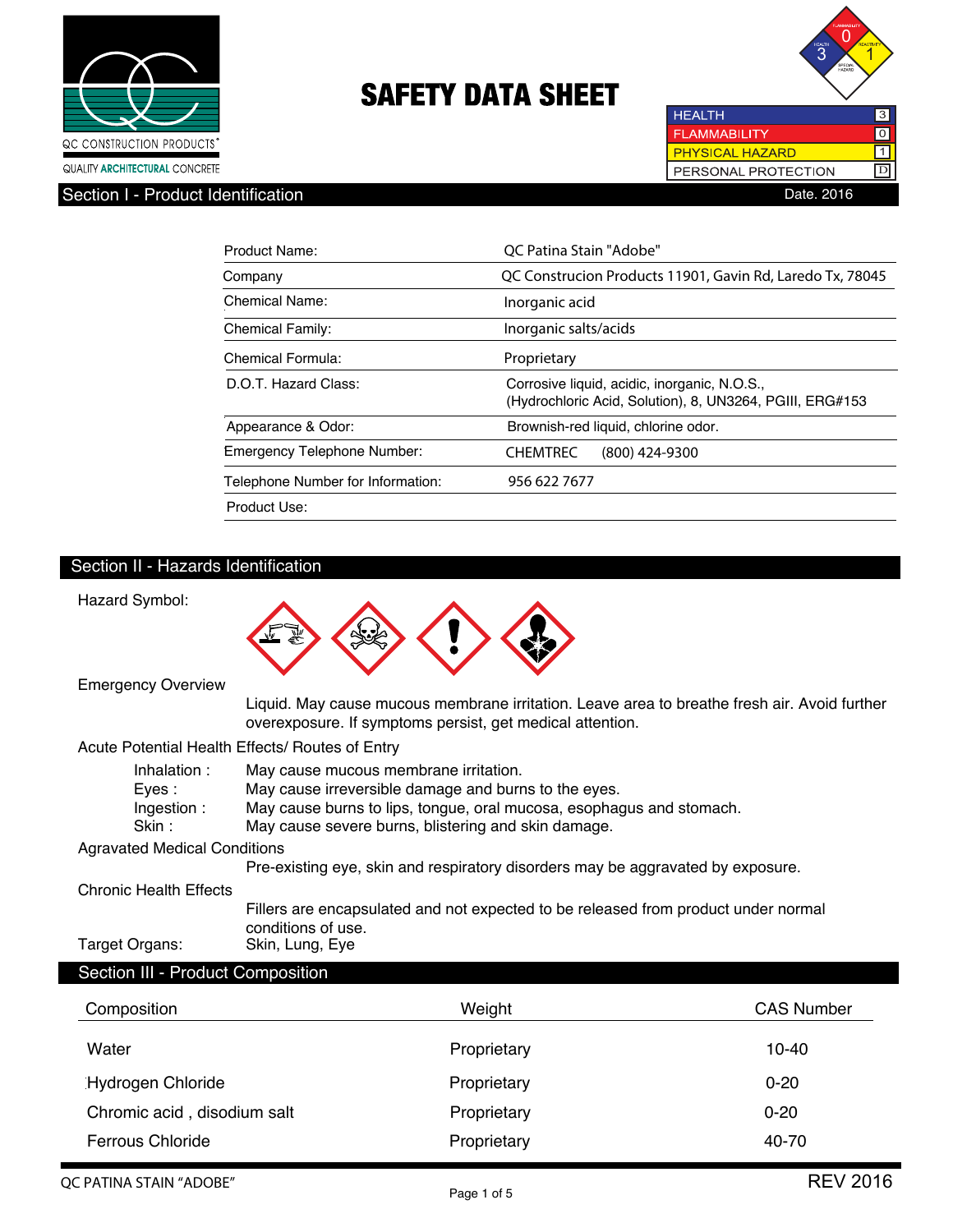#### Section IV - First Aid Measures

Get immediate medical attention for any significant overexposure.

Inhalation : Leave area to breathe fresh air. Avoid further overexposure. If symptoms persist, get medical attention.

Eye contact : Flush with water for at least 15 minutes while holding eye lids apart. Get medical attention immediately.

Skin contact : Remove from skin and immediately flush with water for 15 minutes. Get medical attention.

Ingestion : Get medical attention. Do not induce vomiting.

| Section V - Fire Fighting Measure      |                                                                                                                                            |
|----------------------------------------|--------------------------------------------------------------------------------------------------------------------------------------------|
| Flash point :                          | Not available.                                                                                                                             |
| Method:                                | Not available.                                                                                                                             |
| Lower explosion limit :                | Not available.                                                                                                                             |
| Upper explosion limit :                | Not available.                                                                                                                             |
| Autoignition temperature :             | Not available.                                                                                                                             |
| Extinguishing media:                   | This product is not expected to burn under normal conditions of use.                                                                       |
| Hazardous combustion products:         | Carbon monoxide, carbon dioxide, and nitrogen oxides.                                                                                      |
| Protective equipment for firefighters: | Use accepted fire fighting techniques. Wear full firefighting protective<br>clothing, including self-contained breathing apparatus (SCBA). |
| Fire and explosion conditions :        | This product not expected to ignite under normal conditions of use.                                                                        |

#### Section VI - Accidental Release Measures

Neutralize with alkaline material. Do not store in steel drums. Absorb spill in sand, earth or other suitable material.

### Section VII - Handling and Storage

Prevent inhalation of vapor, ingestion, and contact with skin eyes and clothing. Keep container closed when not in use. Precautions also apply to emptied containers. Change soiled work clothes frequently. Clean hands thoroughly after handling. Store under normal warehouse conditions in sealed containers. Do not store or use near food.

#### Section VIII - Exposure Controls / Personal Protection

Personal Protection Equipment



Respiratory protection : Use full engineering controls before relying on personal protective equipment.

- Hand protection : Protect hands with impervious gloves.
- Eye protection : Wear chemical safety goggles and/or face shield to prevent eye contact. Do not wear contact lenses. Do not touch eyes with contaminated body parts or materials. Have eye washing facilities readily available.
- Skin and body protection : Prevent contact with shoes and clothing. Use rubber apron and overshoes.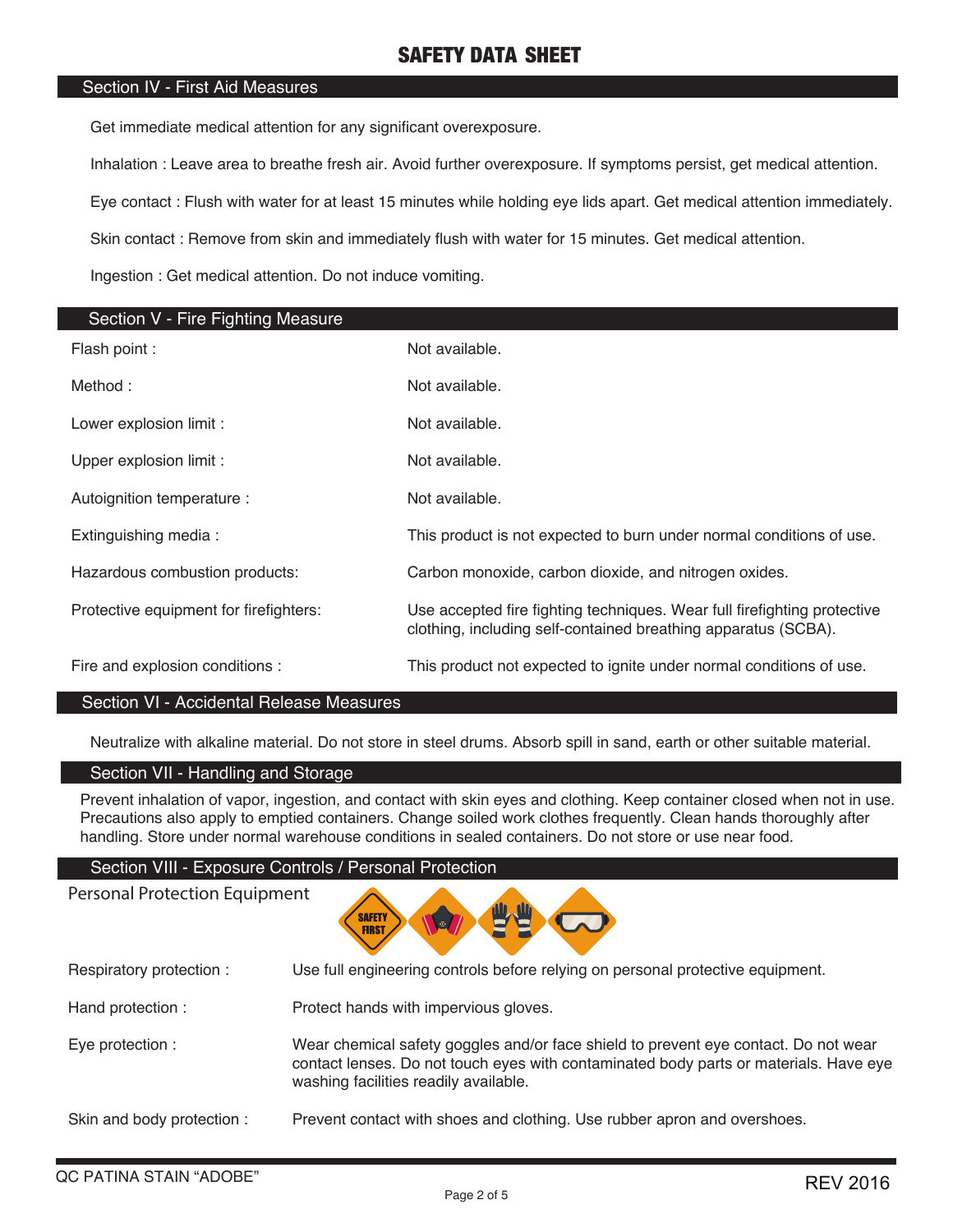#### Section VIII - Exposure Controls / Personal Protection

| Protective measures :  | Use professional judgment in the selection, care, and use.                                                    |
|------------------------|---------------------------------------------------------------------------------------------------------------|
| Engineering measures : | Not required under normal conditions of use. Use local exhaust when the general ventilation<br>is inadequate. |

#### **Work/Hygiene Practices**

 $\overline{a}$ 

L

**Exercise stringent hygiene practices to minimize exposure. If contact occurs, wash any body part with soap and water immediately. Wash hands after use, and before eating, drinking or smoking.**

|                                                           | <b>Chemical Name:</b>                         | <b>CAS Number:</b>                                          | Regulatión:      | Limit:       | Form: |
|-----------------------------------------------------------|-----------------------------------------------|-------------------------------------------------------------|------------------|--------------|-------|
|                                                           | Chromic acid, disodium salt                   | 10588-01-9                                                  | <b>ACGIH TWA</b> | $0.05$ mg/m3 | Cr    |
|                                                           |                                               |                                                             | <b>ACGIH TWA</b> | $0.01$ mg/m3 | Cr    |
|                                                           |                                               |                                                             | <b>OSHA PEL</b>  | 1 mg/m3      | Cr    |
|                                                           | <b>Ferrous Chloride</b>                       | 7758-94-3                                                   | <b>ACGIH TWA</b> | 1 mg/m3      | Fe    |
|                                                           | Section IX - Physical and Chemical Properties |                                                             |                  |              |       |
|                                                           | Form:                                         | Liquid                                                      |                  |              |       |
|                                                           | Color:                                        | Adobe                                                       |                  |              |       |
|                                                           | Odor:                                         | Pungent                                                     |                  |              |       |
|                                                           | $pH$ :                                        | < 1                                                         |                  |              |       |
|                                                           | Vapour pressure :                             | Not available.                                              |                  |              |       |
|                                                           | Vapor density:                                | Not available.                                              |                  |              |       |
|                                                           | Melting point/range:                          | Not available.                                              |                  |              |       |
|                                                           | Freezing point:                               | Not available.                                              |                  |              |       |
|                                                           | Boiling point/range:                          | Not available.                                              |                  |              |       |
|                                                           | Water solubility:                             | Not available.                                              |                  |              |       |
|                                                           | <b>Specific Gravity:</b>                      | 1.1344                                                      |                  |              |       |
|                                                           | % Volatile Weight:                            | 78.3%                                                       |                  |              |       |
|                                                           | Section X - Reactivity / Estability           |                                                             |                  |              |       |
|                                                           |                                               |                                                             |                  |              |       |
| Substances to avoid: Metal.Strong bases.Oxidizing agents. |                                               |                                                             |                  |              |       |
| <b>Stability: Stable</b>                                  |                                               |                                                             |                  |              |       |
|                                                           | Hazardous polymerization : Will not occur.    |                                                             |                  |              |       |
| Section XI - Toxicological Information                    |                                               |                                                             |                  |              |       |
|                                                           | Hydrogen chloride,                            | CAS-No.: 7647-01-0                                          |                  |              |       |
|                                                           | Acute oral toxicity                           | (LD-50 oral) 900 mg/kg (Rabbit)                             |                  |              |       |
|                                                           | Acute inhalation toxicity                     | (LC-50) 3,124 mg/l for 1 h (Rat) 1,108 mg/l for 1 h (Mouse) |                  |              |       |
|                                                           | Acute dermal toxicity                         | (LD-50 dermal) 1,449 mg/kg (Mouse)                          |                  |              |       |
|                                                           | Section XII - Ecological Information          |                                                             |                  |              |       |
|                                                           | No Data Available                             |                                                             |                  |              |       |

### Section XIII - Disposal Considerations **RCRA Class : D007: Reportable Quantity = 10 lbs. Chromium** This classification applies only to the material as it was originally produced. **Disposal Method : Subject to hazardous waste treatment, storage, and disposal requirements under RCRA. Recycle or incinerate waste at EPA approved facility or dispose of in compliance with federal, state and local regulations.**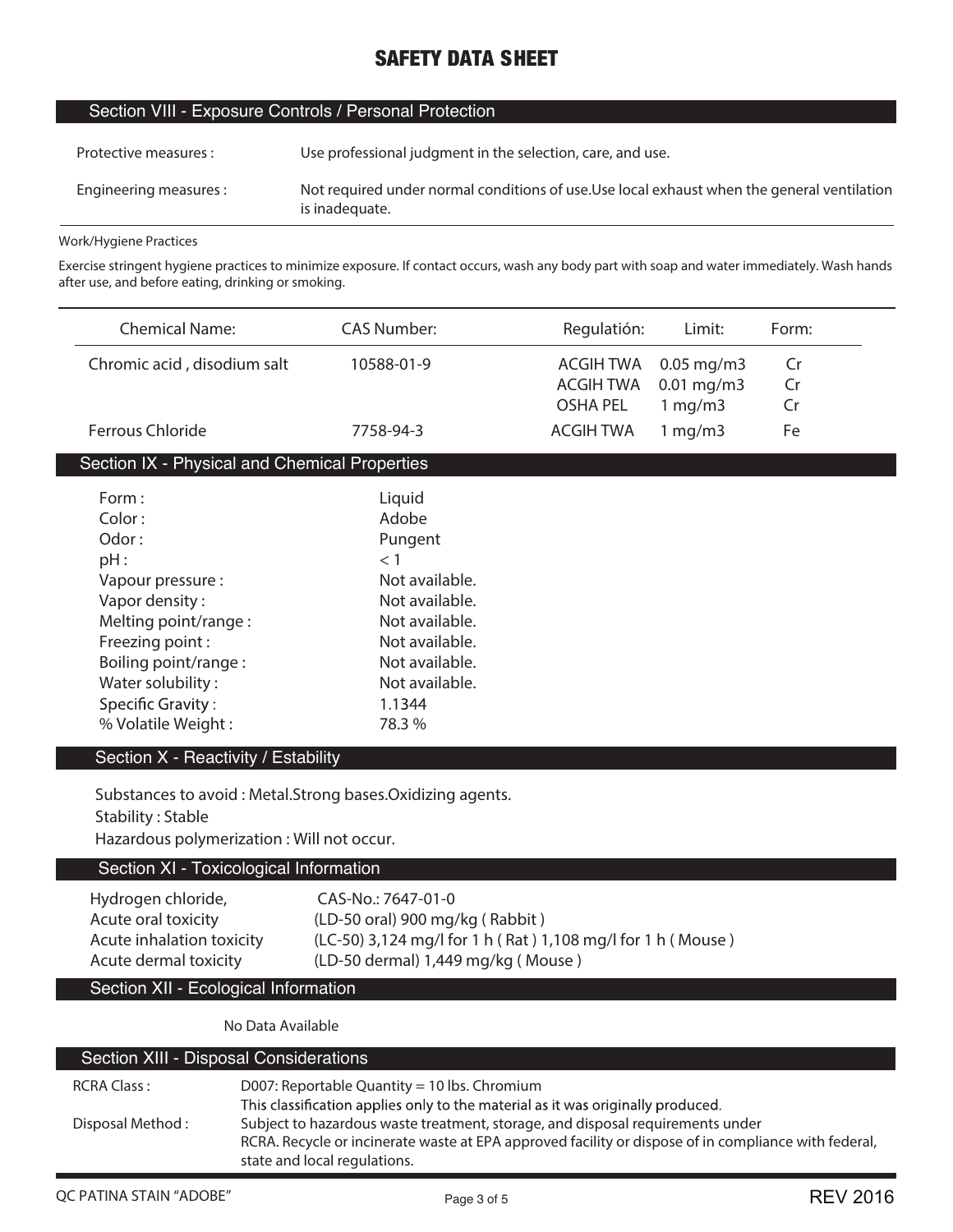| Section XIV - Transportation / Shipping Data |                                                                                    |  |
|----------------------------------------------|------------------------------------------------------------------------------------|--|
| CFR / DOT:                                   | UN3264, Corrosive liquid, acidic, inorganic, n.o.s. (Hydrochloric Acid), 8, PG III |  |
| TDG:                                         | UN3264, CORROSIVE LIQUID, ACIDIC, INORGANIC, N.O.S. (Hydrochloric Acid), 8, PG III |  |
| IMDG:                                        | UN3264, CORROSIVE LIQUID, ACIDIC, INORGANIC, N.O.S. (Hydrochloric Acid), 8, PG III |  |
| Further Information:                         | The above shipping description.                                                    |  |

#### Section XV - Regulatory Information

#### **North American Inventories:**

All components are listed or exempt from the TSCA inventory. This product or its components are listed on, or exempt from the Canadian Domestic Substances List.

#### **U.S. Federal Regulations:**

| SARA 313 Components :<br>Chromic acid, disodium salt<br>Hydrogen chloride | CAS: 10588-01-9<br>CAS 7647-01-0 |
|---------------------------------------------------------------------------|----------------------------------|
| SARA 311/312 Hazards: Acute Health Hazard<br><b>Chronic Health Hazard</b> |                                  |
| OSHA Hazardous Components :                                               |                                  |
| Chromic acid, disodium salt                                               | CAS: 10588-01-9                  |
| Ferrous Chloride                                                          | CAS: 7758-94-3                   |
| Hydrogen chloride                                                         | CAS: 7647-01-0                   |

#### Section XVI - Other Information

Further information:

For Industrial Use Only. Keep out of Reach of Children. The hazard information herein is offered solely for the consideration of the user, subject to their own investigation of compliance with applicable regulations, including the safe use of the product under every foreseeable condition.

#### Legend

ACGIH - American Conference of Governmental Hygienists PEL - Permissible Exposure Limit CERCLA - Comprehensive Environmental Response, Compensation, and Liability Act RCRA - Resource Conservation and Recovery Act DOT - Department of Transportation RTK - Right To Know DSL - Domestic Substance List SARA - Superfund Amendments and Reauthorization Act EPA - Environmental Protection Agency STEL - Short Term Exposure Limit HMIS - Hazardous Materials Information System TLV - Threshold Limit Value IARC - International Agency for Research on Cancer TSCA - Toxic Substances Control Act MSHA - Mine Safety Health Administration TWA - Time Weighted Average NDSL - Non-Domestic Substance List V - Volume NIOSH - National Institute for Occupational Safety and Health VOC - Volatile Organic Compound NTP - National Toxicology Program WHMIS - Workplace Hazardous Materials Information System OSHA - Occupational Safety and Health Administration